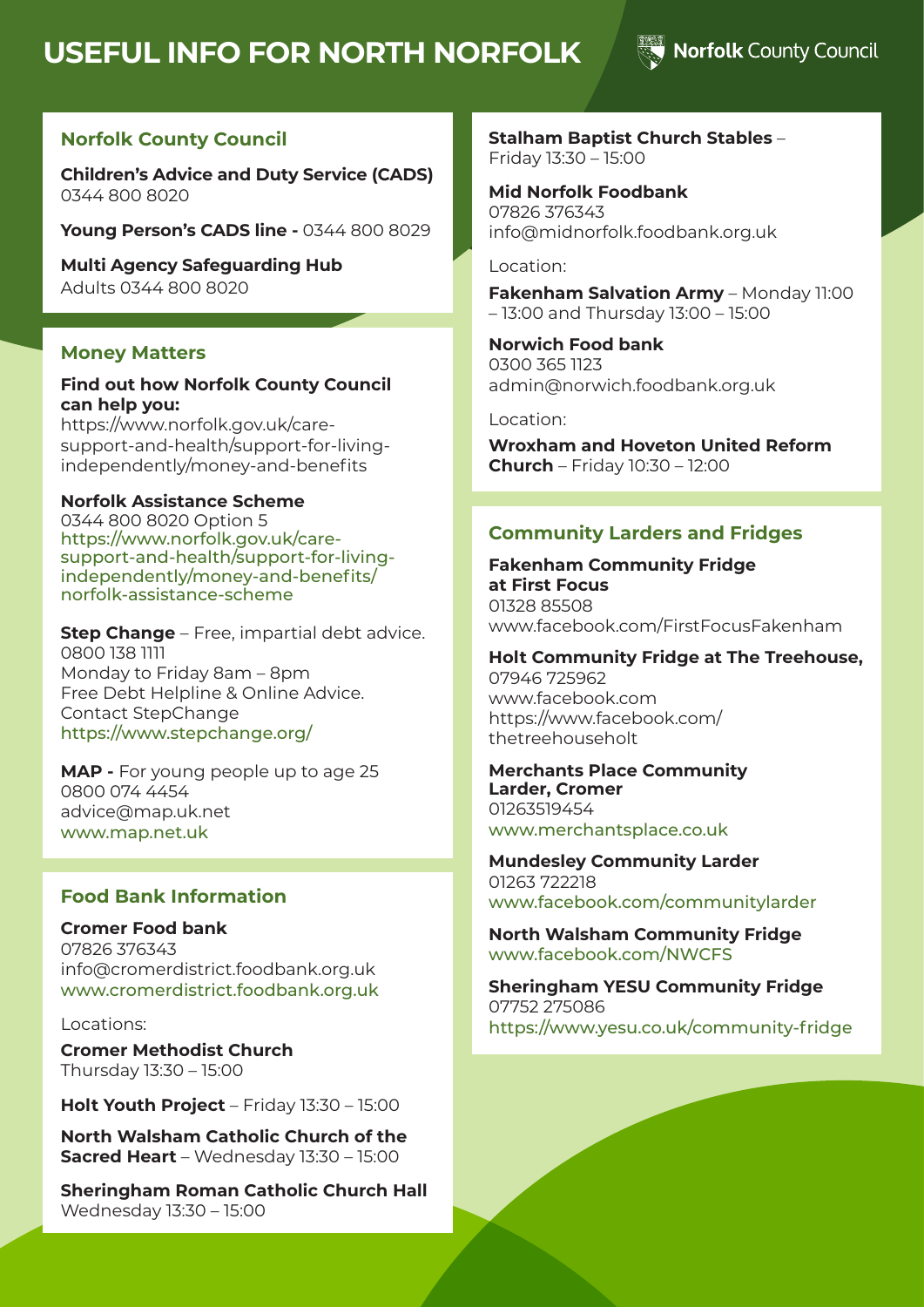# **USEFUL INFO FOR NORTH NORFOLK**

### Norfolk County Council

#### **Housing**

**Victory Housing Trust -** 033 0123 1860 https://victoryhousing.co.uk/

**Housing Options Service NNDC** 01263 516375 Emergency out of hours: 01223 849700 www.north-norfolk.gov.uk/info/housing/ housing-options-service/

**Assist Trust** - 01603 230200 www.assist-trust.co.uk/about-us/contact

**Crisis single homeless -** 0300 636 1967 mailto:enquiries@crisis.org.uk

**Streetlink (Rough Sleepers)**  0300 500 0914 www.streetlink.org.uk

#### **Carers and Young Carers Support**

**Young Carers Matters Helpline** 0800 0831 148 www.youngcarersmatternorfolk.org

**Carers Matters -** 0800 0831 148 https://carersmatternorfolk.org.uk/ info@carersmatternorfolk.org.uk

#### **Chill4usCarers**

**-** 01603 340193 www.chill4uscarers.co.uk/about-us

**Young Carers online Forum (18yrs +)** www.carersuk.org/forum/support-andadvice/young-adult-carers

#### **Caring for Adults with Aspergers** 01603 620500

www.carersmatternorfolk.org.uk/groups/ north-norfolk/caring-for-adults-withaspergers/

**Carers Headspace - (traumatic and** acquired brain injury) - 01603 788114 www.carersmatternorfolk.org.uk/ groups/north-norfolk/carers-headspacesheringham

#### **Adult Learning**

**Norfolk County Council** www.norfolk.gov.uk/education-andlearning/adult-learning

#### **Norfolk Libraries**

Email - libraries@norfolk.gov.uk https://www.norfolk.gov.uk/libraries-local -history-and-archives/libraries

**Cromer Library**  - Prince of Wales Road, Cromer, NR27 9HS

**Sheringham**  - New Road, Sheringham, NR26 8EB

**Holt** - 9 Church Street, Holt, NR25 6BB

**Wells** - Station Road, Wells-next-the-Sea, NR23 1EA

**North Walsham -** New Road, North Walsham, NR28 9DE

**Mundesley** - 18 Cromer Road, Mundesley, NR11 8BE

**Stalham** - High Street, Stalham, NR12 9AN

#### **Fakenham**

- Oak Street, Fakenham, NR21 9DY